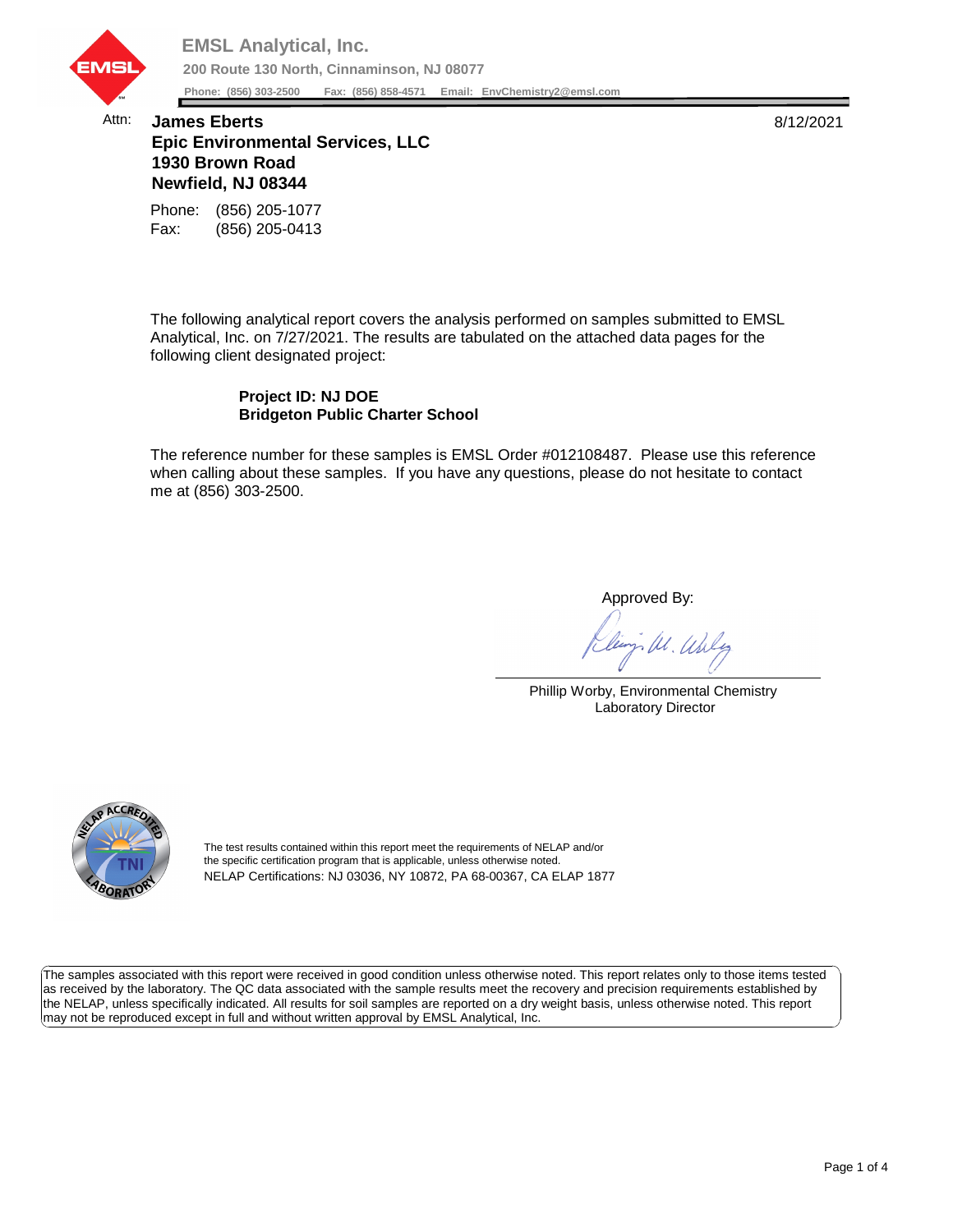| EMSI                                                                              | <b>EMSL Analytical, Inc.</b><br>200 Route 130 North, Cinnaminson, NJ 08077<br>Phone/Fax:<br>(856) 303-2500 / (856) 858-4571<br>http://www.EMSL.com | EnvChemistry2@emsl.com    |                             |                                                        | <b>EMSL Order:</b><br>CustomerID:<br>CustomerPO:<br>ProjectID: |                        | 012108487<br>EPIC62<br>NJ-DOE<br>NJ DOE |                                   |  |
|-----------------------------------------------------------------------------------|----------------------------------------------------------------------------------------------------------------------------------------------------|---------------------------|-----------------------------|--------------------------------------------------------|----------------------------------------------------------------|------------------------|-----------------------------------------|-----------------------------------|--|
| Attn:<br><b>James Eberts</b><br>1930 Brown Road<br>Newfield, NJ 08344<br>Project: | <b>Epic Environmental Services, LLC</b><br><b>Bridgeton Public Charter School</b>                                                                  |                           | Phone:<br>Fax:<br>Received: | (856) 205-1077<br>(856) 205-0413<br>7/27/2021 09:00 AM |                                                                |                        |                                         |                                   |  |
|                                                                                   |                                                                                                                                                    | <b>Analytical Results</b> |                             |                                                        |                                                                |                        |                                         |                                   |  |
| <b>Client Sample Description</b>                                                  | BPCS-SO-01-BOYRR1<br>Boys Restroom                                                                                                                 |                           | Collected:                  | 7/24/2021<br>7:57:00 AM                                | Lab ID:                                                        |                        | 012108487-0001                          |                                   |  |
| <b>Method</b>                                                                     | <b>Parameter</b>                                                                                                                                   | <b>Result</b>             | <b>RL Units</b>             |                                                        | Prep<br>Date & Analyst                                         |                        | <b>Analysis</b><br>Date & Analyst       |                                   |  |
| <b>METALS</b><br>200.8                                                            | Lead                                                                                                                                               | 13.2                      | $1.00$ ppb                  |                                                        | 8/11/2021                                                      | <b>VD</b>              | 8/11/2021<br>09:13                      | <b>VD</b>                         |  |
| <b>Client Sample Description</b>                                                  | BPCS-SO-01-GRLRR1<br>Girl's Bathroom, Left                                                                                                         |                           | Collected:                  | 7/24/2021<br>8:00:00 AM                                | Lab ID:                                                        |                        | 012108487-0003                          |                                   |  |
| <b>Method</b>                                                                     | <b>Parameter</b>                                                                                                                                   | <b>Result</b>             | <b>RL Units</b>             |                                                        | Prep<br>Date & Analyst                                         |                        | <b>Analysis</b><br>Date & Analyst       |                                   |  |
| <b>METALS</b>                                                                     |                                                                                                                                                    |                           |                             |                                                        |                                                                |                        |                                         |                                   |  |
| 200.8                                                                             | Lead                                                                                                                                               | 7.62                      | $1.00$ ppb                  |                                                        | 8/11/2021                                                      | <b>VD</b>              | 8/11/2021<br>09:21                      | <b>VD</b>                         |  |
| <b>Client Sample Description</b>                                                  | BPCS-SO-01-GRLRR2<br>Girl's Bathroom, Right                                                                                                        |                           | Collected:                  | 7/24/2021<br>8:00:00 AM                                | Lab ID:                                                        |                        | 012108487-0005                          |                                   |  |
| <b>Method</b>                                                                     | <b>Parameter</b>                                                                                                                                   | <b>Result</b>             | <b>RL Units</b>             |                                                        | Prep<br>Date & Analyst                                         |                        | <b>Analysis</b><br>Date & Analyst       |                                   |  |
| <b>METALS</b>                                                                     |                                                                                                                                                    |                           |                             |                                                        |                                                                |                        |                                         |                                   |  |
| 200.8                                                                             | Lead                                                                                                                                               | 1.52                      | $1.00$ ppb                  |                                                        | 8/11/2021                                                      | <b>VD</b>              | 8/11/2021<br>09:25                      | <b>VD</b>                         |  |
| <b>Client Sample Description</b>                                                  | BPCS-WC-01-HALL<br>Hall by Room KB                                                                                                                 |                           | Collected:                  | 7/24/2021<br>8:04:00 AM                                | Lab ID:                                                        |                        | 012108487-0007                          |                                   |  |
| <b>Method</b>                                                                     | <b>Parameter</b>                                                                                                                                   | <b>Result</b>             | <b>RL Units</b>             |                                                        | Prep<br>Date & Analyst                                         |                        | <b>Analysis</b><br>Date & Analyst       |                                   |  |
| <b>METALS</b>                                                                     |                                                                                                                                                    |                           |                             |                                                        |                                                                |                        |                                         |                                   |  |
| 200.8                                                                             | Lead                                                                                                                                               | <b>ND</b>                 | $1.00$ ppb                  |                                                        | 8/11/2021                                                      | <b>VD</b>              | 8/11/2021<br>09:33                      | <b>VD</b>                         |  |
| <b>Client Sample Description</b>                                                  | BPCS-BF-01-HALL<br>Hall by Room KB                                                                                                                 |                           | Collected:                  | 7/24/2021<br>8:04:00 AM                                | Lab ID:                                                        |                        | 012108487-0008                          |                                   |  |
| <b>Method</b>                                                                     | <b>Parameter</b>                                                                                                                                   | <b>Result</b>             |                             | <b>RL Units</b>                                        |                                                                | Prep<br>Date & Analyst |                                         | <b>Analysis</b><br>Date & Analyst |  |
| <b>METALS</b>                                                                     |                                                                                                                                                    |                           |                             |                                                        |                                                                |                        |                                         |                                   |  |
| 200.8                                                                             | Lead                                                                                                                                               | <b>ND</b>                 | $1.00$ ppb                  |                                                        | 8/11/2021                                                      | <b>VD</b>              | 8/11/2021<br>09:35                      | <b>VD</b>                         |  |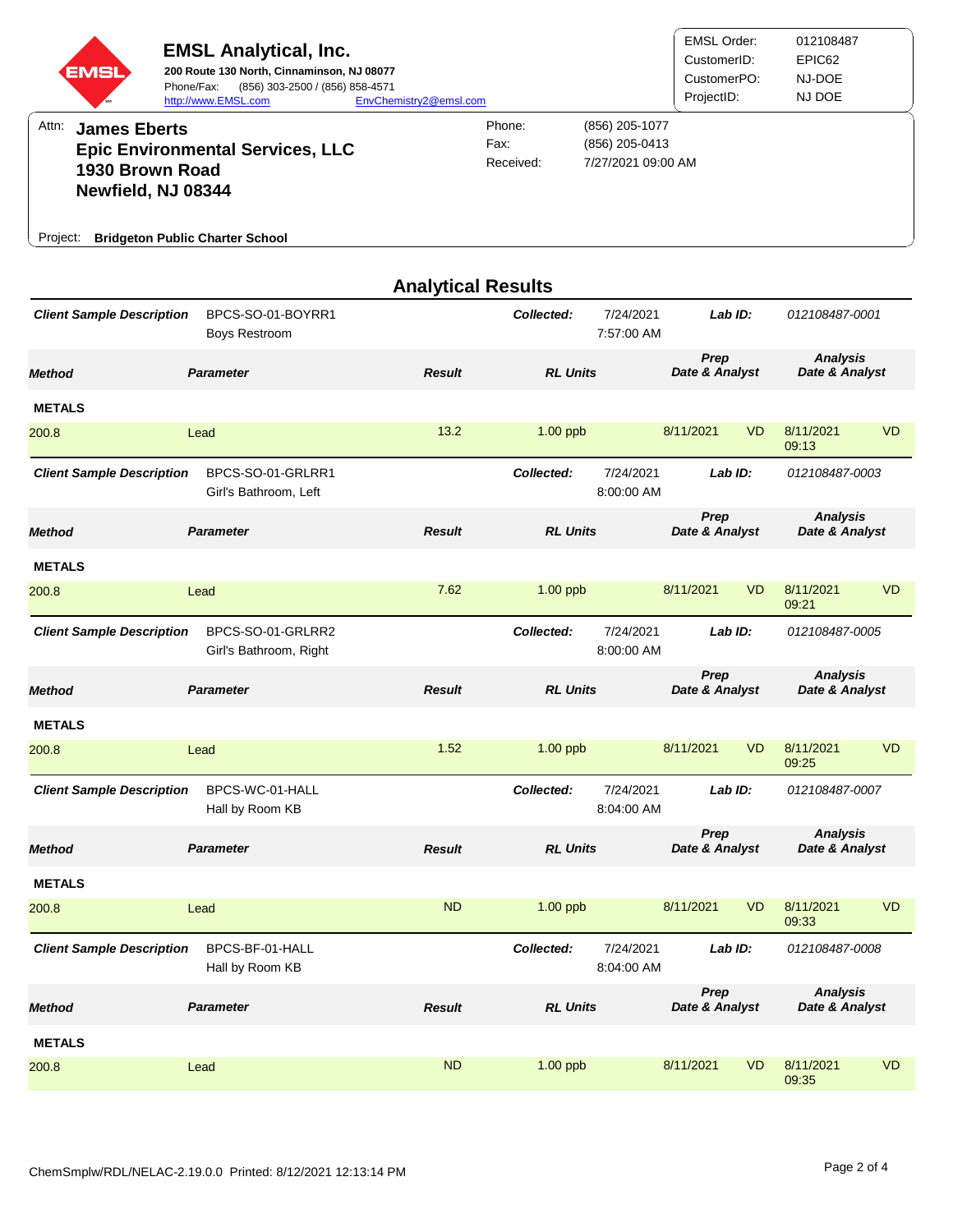| EMS<br>Attn:<br><b>James Eberts</b><br>1930 Brown Road<br>Newfield, NJ 08344<br>Project: | <b>EMSL Analytical, Inc.</b><br>200 Route 130 North, Cinnaminson, NJ 08077<br>Phone/Fax:<br>(856) 303-2500 / (856) 858-4571<br>http://www.EMSL.com<br><b>Epic Environmental Services, LLC</b><br><b>Bridgeton Public Charter School</b> | EnvChemistry2@emsl.com    | Phone:<br>Fax:<br>Received: | (856) 205-1077<br>(856) 205-0413<br>7/27/2021 09:00 AM | <b>EMSL Order:</b><br>CustomerID:<br>CustomerPO:<br>ProjectID: |                        | 012108487<br>EPIC62<br>NJ-DOE<br>NJ DOE |                                   |  |
|------------------------------------------------------------------------------------------|-----------------------------------------------------------------------------------------------------------------------------------------------------------------------------------------------------------------------------------------|---------------------------|-----------------------------|--------------------------------------------------------|----------------------------------------------------------------|------------------------|-----------------------------------------|-----------------------------------|--|
|                                                                                          |                                                                                                                                                                                                                                         | <b>Analytical Results</b> |                             |                                                        |                                                                |                        |                                         |                                   |  |
| <b>Client Sample Description</b>                                                         | BPCS-WC-02-HALL<br>Hall by Room 1C                                                                                                                                                                                                      |                           | Collected:                  | 7/24/2021<br>8:06:00 AM                                | Lab ID:                                                        |                        | 012108487-0009                          |                                   |  |
| <b>Method</b>                                                                            | <b>Parameter</b>                                                                                                                                                                                                                        | <b>Result</b>             | <b>RL Units</b>             |                                                        | Prep<br>Date & Analyst                                         |                        | <b>Analysis</b><br>Date & Analyst       |                                   |  |
| <b>METALS</b>                                                                            |                                                                                                                                                                                                                                         |                           |                             |                                                        |                                                                |                        |                                         |                                   |  |
| 200.8                                                                                    | Lead                                                                                                                                                                                                                                    | <b>ND</b>                 | $1.00$ ppb                  |                                                        | 8/11/2021                                                      | <b>VD</b>              | 8/11/2021<br>09:37                      | <b>VD</b>                         |  |
| <b>Client Sample Description</b>                                                         | BPCS-BF-02-HALL<br>Hall by Room 1C                                                                                                                                                                                                      |                           | Collected:                  | 7/24/2021<br>8:07:00 AM                                |                                                                | Lab ID:                | 012108487-0010                          |                                   |  |
| <b>Method</b>                                                                            | <b>Parameter</b>                                                                                                                                                                                                                        | <b>Result</b>             | <b>RL Units</b>             |                                                        | Prep<br>Date & Analyst                                         |                        | <b>Analysis</b><br>Date & Analyst       |                                   |  |
| <b>METALS</b>                                                                            |                                                                                                                                                                                                                                         |                           |                             |                                                        |                                                                |                        |                                         |                                   |  |
| 200.8                                                                                    | Lead                                                                                                                                                                                                                                    | <b>ND</b>                 | $1.00$ ppb                  |                                                        | 8/11/2021                                                      | <b>VD</b>              | 8/11/2021<br>09:39                      | <b>VD</b>                         |  |
| <b>Client Sample Description</b>                                                         | BFCS-SO-01-CAF2<br>Café Small Sink                                                                                                                                                                                                      |                           | Collected:                  | 7/24/2021<br>8:10:00 AM                                |                                                                | Lab ID:                | 012108487-0011                          |                                   |  |
| <b>Method</b>                                                                            | <b>Parameter</b>                                                                                                                                                                                                                        | <b>Result</b>             | <b>RL Units</b>             |                                                        | Prep<br>Date & Analyst                                         |                        | <b>Analysis</b><br>Date & Analyst       |                                   |  |
| <b>METALS</b>                                                                            |                                                                                                                                                                                                                                         |                           |                             |                                                        |                                                                |                        |                                         |                                   |  |
| 200.8                                                                                    | Lead                                                                                                                                                                                                                                    | 14.6                      | $1.00$ ppb                  |                                                        | 8/11/2021                                                      | <b>VD</b>              | 8/11/2021<br>09:41                      | <b>VD</b>                         |  |
| <b>Client Sample Description</b>                                                         | BFCS-SO-01-CAF1<br>Café Bay Sink                                                                                                                                                                                                        |                           | Collected:                  | 7/24/2021<br>8:10:00 AM                                |                                                                | Lab ID:                | 012108487-0013                          |                                   |  |
| <b>Method</b>                                                                            | <b>Parameter</b>                                                                                                                                                                                                                        | <b>Result</b>             | <b>RL Units</b>             |                                                        | Prep<br>Date & Analyst                                         |                        | <b>Analysis</b><br>Date & Analyst       |                                   |  |
| <b>METALS</b>                                                                            |                                                                                                                                                                                                                                         |                           |                             |                                                        |                                                                |                        |                                         |                                   |  |
| 200.8                                                                                    | Lead                                                                                                                                                                                                                                    | 9.97                      | $1.00$ ppb                  |                                                        | 8/11/2021                                                      | <b>VD</b>              | 8/11/2021<br>09:49                      | <b>VD</b>                         |  |
| <b>Client Sample Description</b>                                                         | <b>BPCS-FIELDBLANK</b><br><b>Field Blank</b>                                                                                                                                                                                            |                           | Collected:                  | 7/24/2021<br>8:12:00 AM                                |                                                                | Lab ID:                | 012108487-0015                          |                                   |  |
| <b>Method</b>                                                                            | <b>Parameter</b>                                                                                                                                                                                                                        | <b>Result</b>             |                             | <b>RL Units</b>                                        |                                                                | Prep<br>Date & Analyst |                                         | <b>Analysis</b><br>Date & Analyst |  |
| <b>METALS</b>                                                                            |                                                                                                                                                                                                                                         |                           |                             |                                                        |                                                                |                        |                                         |                                   |  |
| 200.8                                                                                    | Lead                                                                                                                                                                                                                                    | <b>ND</b>                 | $1.00$ ppb                  |                                                        | 8/11/2021                                                      | <b>VD</b>              | 8/11/2021<br>09:58                      | <b>VD</b>                         |  |